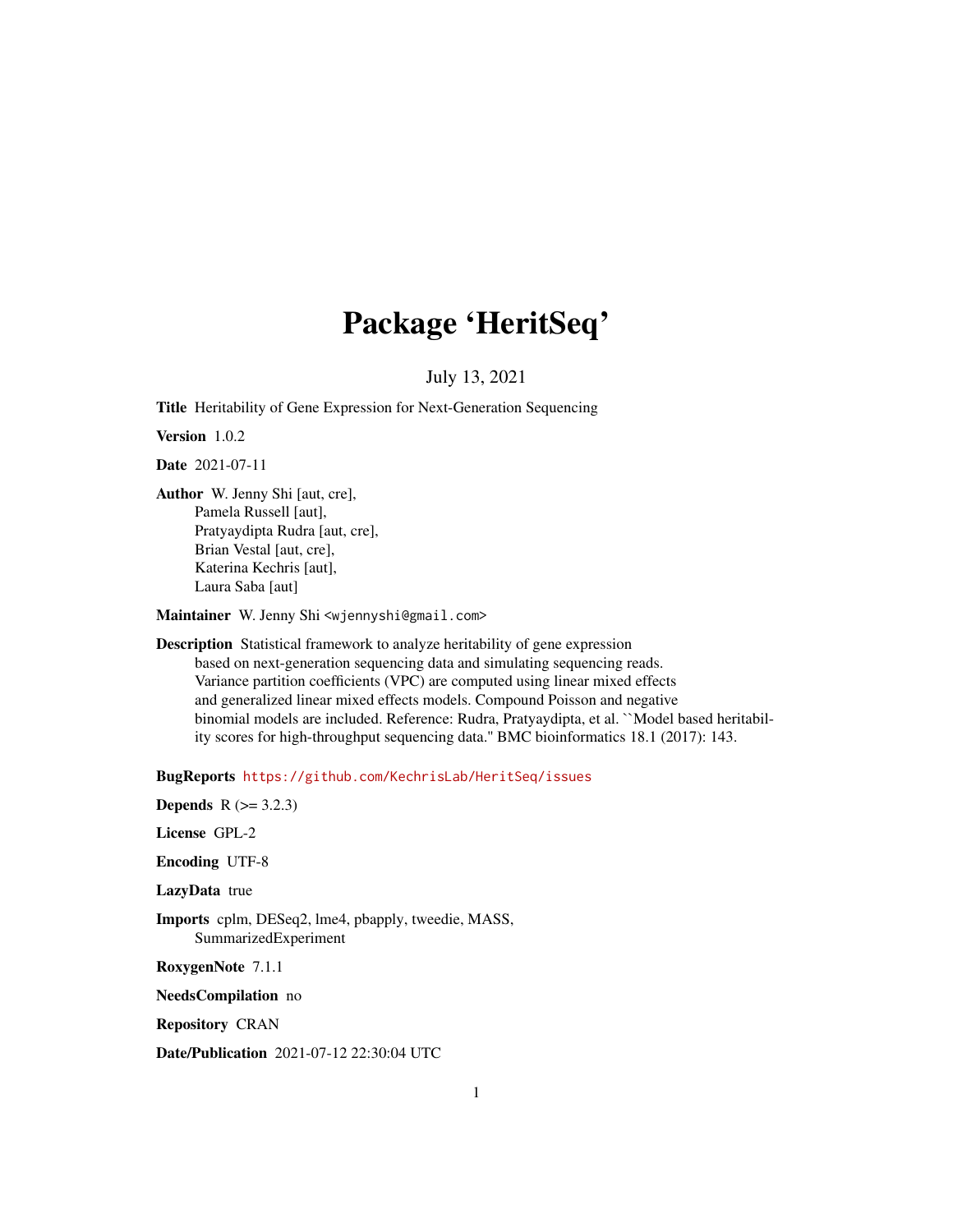## <span id="page-1-0"></span>R topics documented:

| $\overline{3}$ |
|----------------|
| $\overline{4}$ |
| 5              |
| 5              |
| 6              |
| 7              |
| - 8            |
|                |
|                |
|                |
|                |
|                |
|                |
|                |
|                |

#### **Index** [12](#page-11-0)

computeVPC.CP *Calculate the compound Poisson (CP) variance partition coefficient (VPC) for one or more features.*

#### Description

Calculate the CP VPC for one or more features following the model fitting function fit.CP().

## Usage

computeVPC.CP(para)

## Arguments

para A G  $\times$  4 matrix of CP fit parameters for G features,  $G \geq 1$ . The column order is intercept  $\alpha_g$ , random effect  $\sigma_g^2(\sigma_g^2 \ge 0)$ , tweedie parameter  $p_g(1 < p_g < 2)$ , and dispersion  $\phi(\phi > 0)$ .

## Value

A  $G \times 1$  matrix consisting of VPC for G features based on compound Poisson mixed models. Column name is "CP-fit"; row names are the feature names.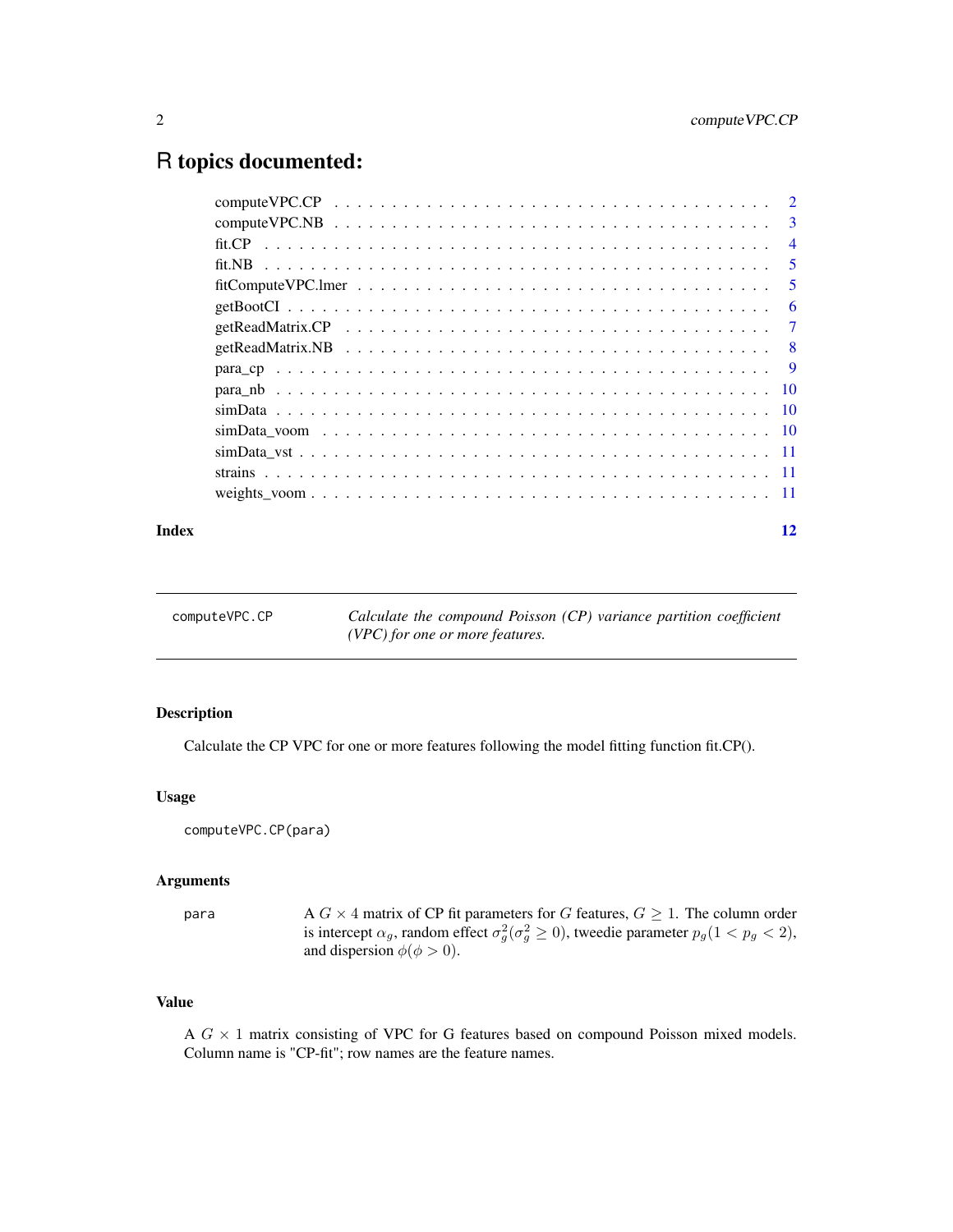## <span id="page-2-0"></span>compute VPC.NB 3

#### Examples

```
## Compute VPC for each feature under compound Poisson mixed models.
vpc.cp <- computeVPC.CP(para_cp)
## Visulize the distribution of the VPCs.
hist(vpc.cp, breaks = 50, col = "cyan")
## Plot sorted VPCs.
plot(sort(vpc.cp), ylab = "Heritability (h2)", ylim = c(0,1), main = "Sorted CP VPC scores")
abline(h = 0.9, 1ty = 2, col = "red")text(50, 0.92, "h2 = 0.9", col = "red")
```

| computeVPC.NB | Calculate the negative binomial (NB) variance partition coefficient |  |
|---------------|---------------------------------------------------------------------|--|
|               | (VPC) for one or more features.                                     |  |

#### Description

Calculate the NB VPC for one or more features following the model fitting function fit.NB().

#### Usage

computeVPC.NB(para)

#### Arguments

para  $A G \times 3$  matrix of negative binomial fit parameters for G features,  $G \geq 1$ . The column order is intercept  $\alpha_g$ , random effect  $\sigma_g^2(\sigma_g^2 \ge 0)$ , and dispersion  $\phi(\phi > 0)$ .

## Value

A  $G \times 1$  matrix consisting of VPC for G features based on negative binomial mixed model. Column name is "NB-fit"; row names are the feature names.

#### Examples

```
## Compute VPC for each feature under negative binomial mixed model.
vpc.nb <- computeVPC.NB(para_nb)
```

```
## Visulize the distribution of the VPCs.
hist(vpc.nb, breaks = 50, col = "cyan")
```

```
## Plot sorted VPCs.
plot(sort(vpc.nb), ylab = "Heritability (h2)", ylim = c(0,1),main = "Sorted NB VPC scores")
abline(h = 0.9, 1ty = 2, col = "red")text(50, 0.92, "h2 = 0.9", col = "red")
```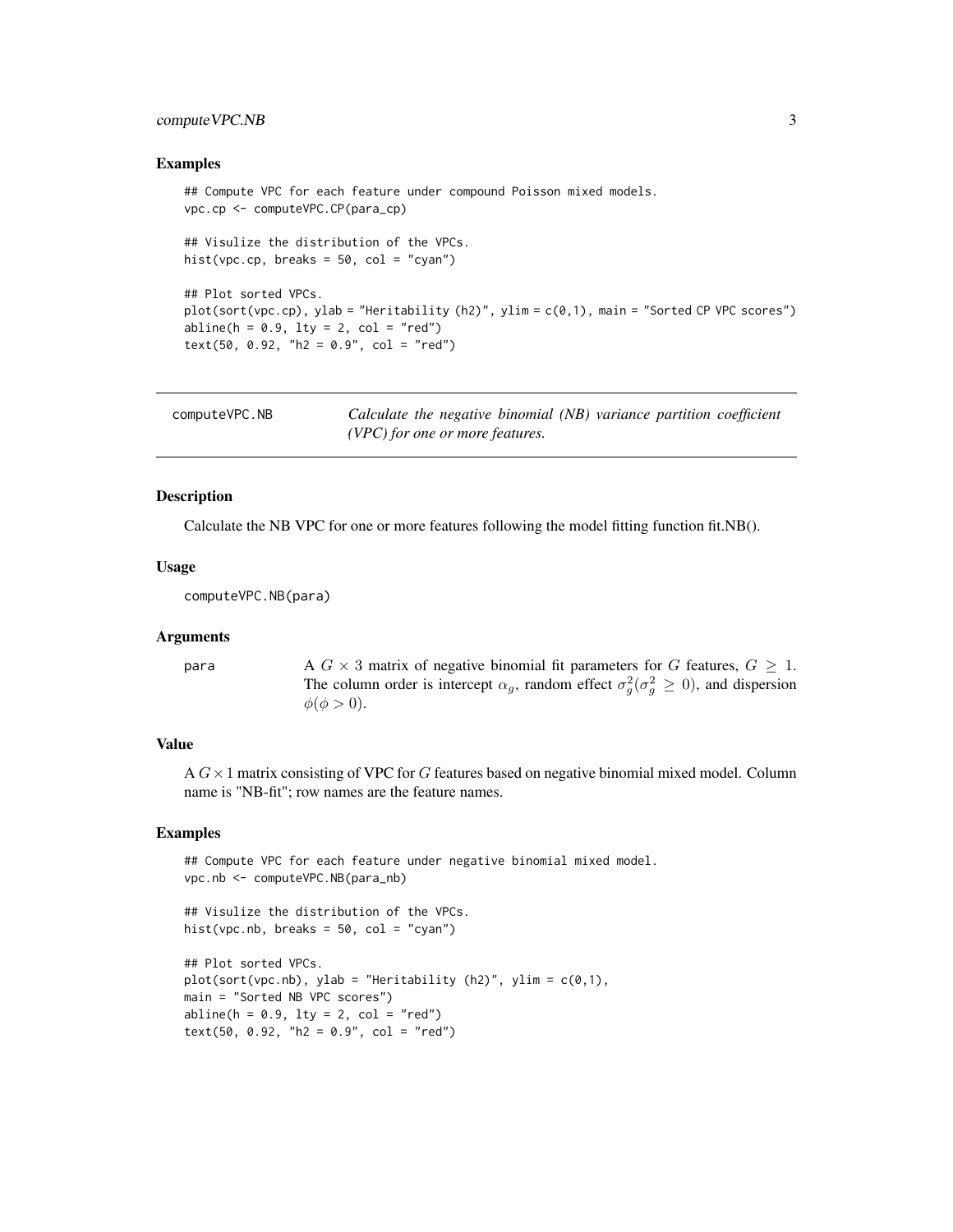<span id="page-3-0"></span>

Fit a CPMM for one or more features and output the fit parameters. It is used before the function computeVPC.CP(). This function also allows to test the presence of heritability via random effect variance of the model.

#### Usage

```
fit.CP(CountMatrix, Strains, test = FALSE, optimizer = "nlminb")
```
#### Arguments

| CountMatrix | Sequencing count matrix for one or more features. Each row is for one feature,<br>and the columns are for samples.                                   |
|-------------|------------------------------------------------------------------------------------------------------------------------------------------------------|
| Strains     | Strain labels for the samples.                                                                                                                       |
| test        | TRUE or FALSE (default). Test the presence of heritability through examining<br>the random effect variance $\sigma_a^2 = 0$ .                        |
| optimizer   | A character string that determines which optimization routine is to be used. Pos-<br>sible choices are "nlminb" (default), "L-BFGS-B", and "bobyqa". |

#### Value

A list with two objects. The first object is a  $G \times 4$  matrix indicating the fitted parameters for each feature. The columns are ordered by intercept  $\alpha_g$ , tweedie parameter  $p_g$ , random effect variance  $\sigma_g^2$ , and dispersion  $\phi_g$ . Row names are feature names. If the argument test is set to be true, the second object of the list consists of p-values for testing the hypothesis that random effects  $\sigma_a^2 = 0$ ; otherwise, the second object is NULL.

#### Examples

```
## Fit CPMM for the first two features and test the presence of
## heritability.
result.cp <- fit.CP(simData[1:2, ], strains, test = TRUE)
## Extract parameters
para.cp <- result.cp[[1]]
## Extract p-values
pval.cp <- result.cp[[2]]
```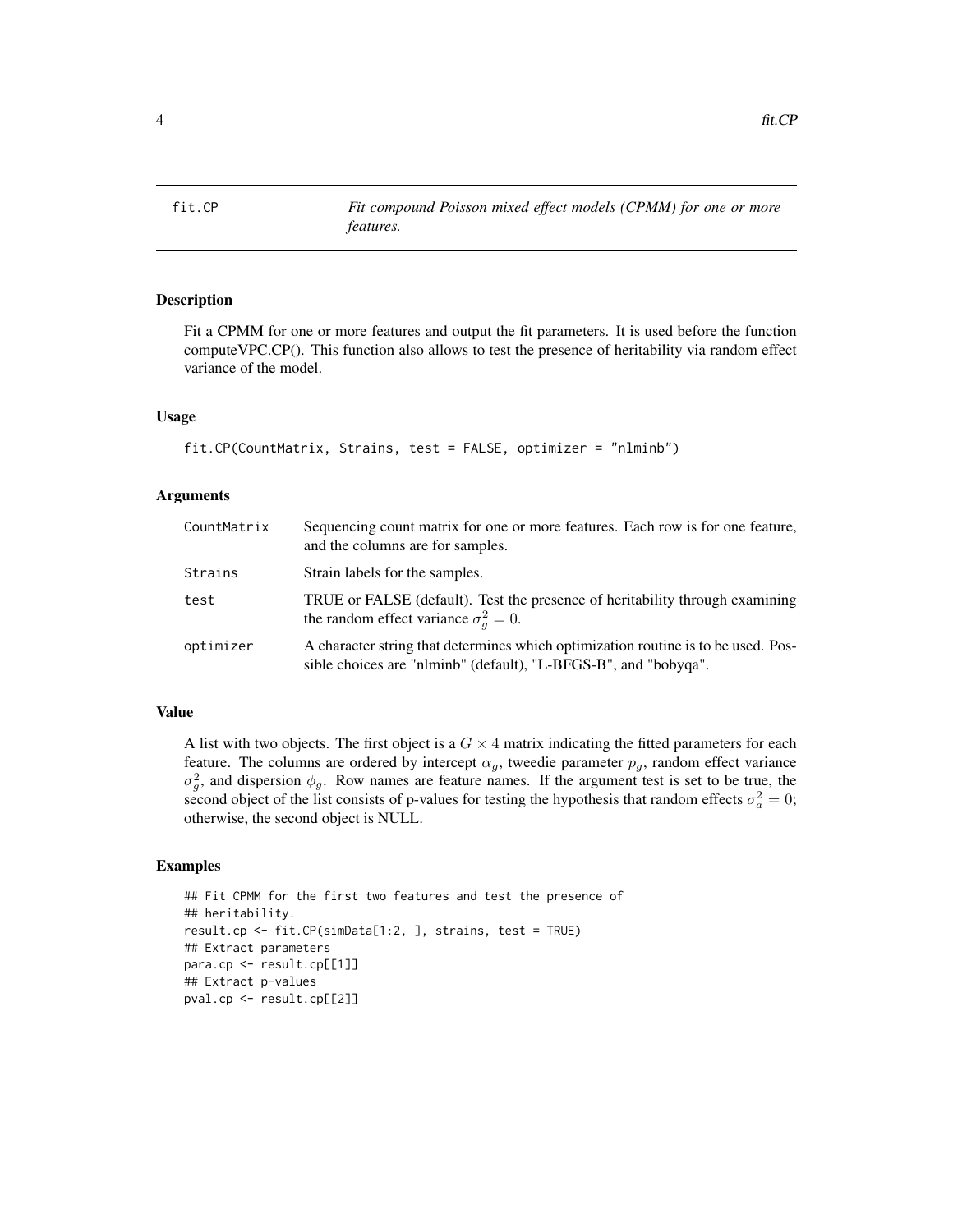<span id="page-4-0"></span>

Fit NBMM for one or more features and output the fit parameters. It is used before the function computeVPC.NB(). This function also allows to test the presence of heritability via random effect variance of the model. To fit a NBMM, the glmmADMB package is needed.

#### Usage

fit.NB(CountMatrix, Strains, test = FALSE)

#### Arguments

| CountMatrix | Sequencing count matrix for a list of features. Each row is for one feature, and<br>the columns are for samples.              |
|-------------|-------------------------------------------------------------------------------------------------------------------------------|
| Strains     | Strain labels for the samples.                                                                                                |
| test        | TRUE or FALSE (default). Test the presence of heritability through examining<br>the random effect variance $\sigma_a^2 = 0$ . |

#### Value

A list with two objects. The first object is a  $G \times 3$  matrix indicating the fitted parameters for each feature. The columns are ordered by  $\alpha_g$ ,  $\sigma_g^2$ ,  $\phi_g$ . Row names are feature names. If the argument test is set to be true, the second object of the list consists of p-values for testing the hypothesis that random effects  $\sigma_a^2 = 0$ ; otherwise, the second object is NULL.

## Examples

```
## Compute vpc for each feature under NBMM. This will take a while on the
## entire dataset. For the purpose of illustration, here we only fit on
## the first 2 features.
result.nb <- fit.NB(simData[1:2, ], strains)
```

| fitComputeVPC.lmer | Fit linear mixed models (LMM) and compute the VPC values for one |
|--------------------|------------------------------------------------------------------|
|                    | or more features.                                                |

## Description

Fit the Gaussian-like data to LMM and compute the VPC values for one or more features.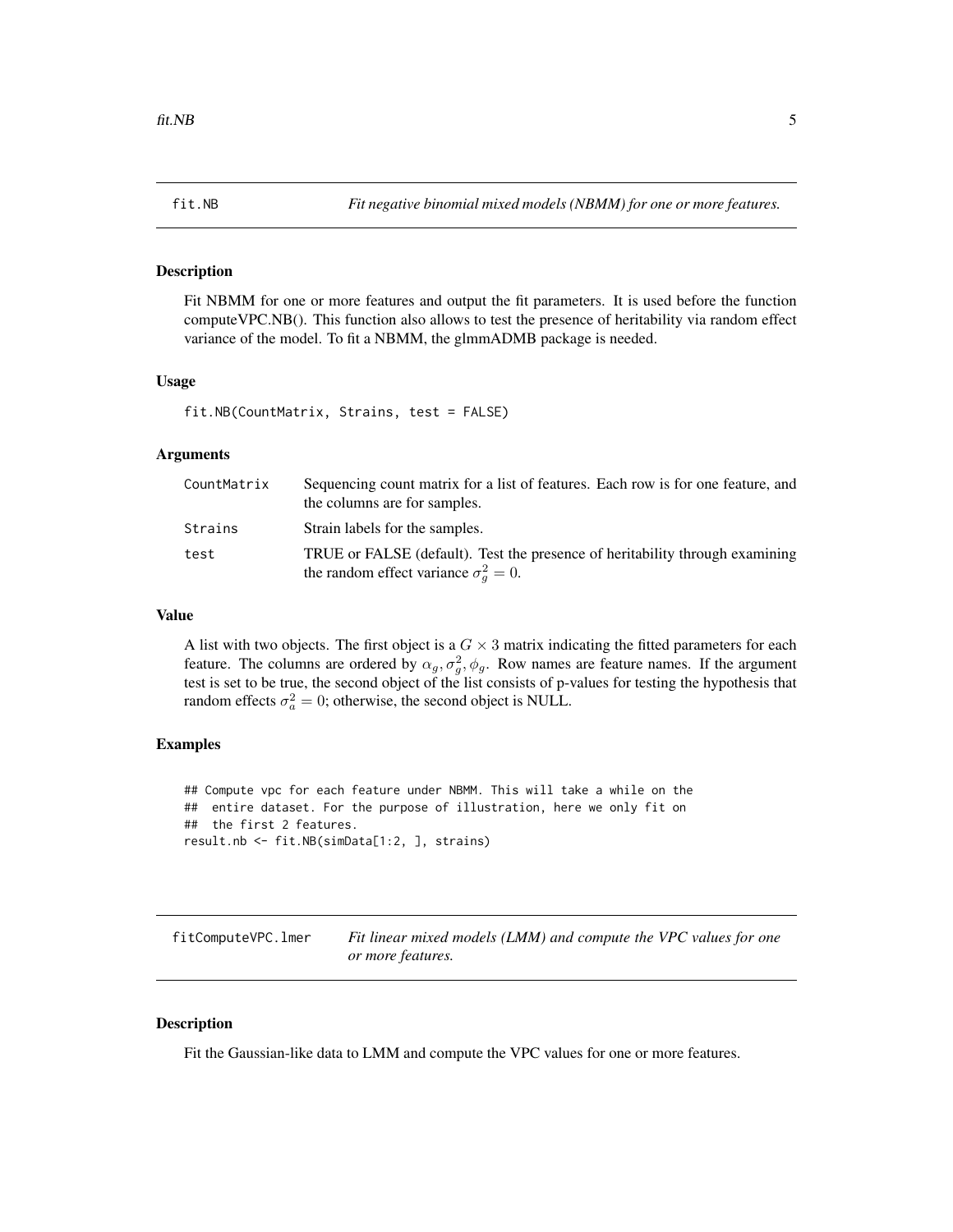#### Usage

```
fitComputeVPC.lmer(
  CountMatrix,
  Strains,
 PriorWeights = NULL,
  test = FALSE,
  VPCname = "LMM"
)
```
## Arguments

| CountMatrix  | Sequencing count matrix for one or more features. Each row is for one feature,<br>and the columns are for samples.            |
|--------------|-------------------------------------------------------------------------------------------------------------------------------|
| Strains      | Strain labels for the samples.                                                                                                |
| PriorWeights | Weights used in the lmer function in the package lme4. It is an optional vector<br>used in the fitting process.               |
| test         | TRUE or FALSE (default). Test the presence of heritability through examining<br>the random effect variance $\sigma_a^2 = 0$ . |
| VPCname      | Name of the VPC result, $default = "LMM".$                                                                                    |

#### Value

A list with two objects. The first object is a  $1 \times G$  vector indicating the variance partition coefficients (VPC). If the argument test is set to be true, the second object of the list consists of p-values for testing the hypothesis that random effects  $\sigma_a^2 = 0$ ; otherwise, the second object is NULL.

#### Examples

## Compute VPC for the first two features under linear mixed models for Gaussian-like datasets.

```
## Provide normalized data and include hypothesis testing on presence of
## heritability:
result.vst <- fitComputeVPC.lmer(simData_vst[1:2,], strains, test = TRUE)
## Extract parameters
vpc.vst <- result.vst[[1]]
## Extract p-values
pval.vst <- result.vst[[2]]
## Visulize the distribution of p-values.
hist(pval.vst, breaks = 30, col = "cyan")
```
getBootCI *Compute variance partition coefficition (VPC) confidence intervals (CI) for one or more features.*

<span id="page-5-0"></span>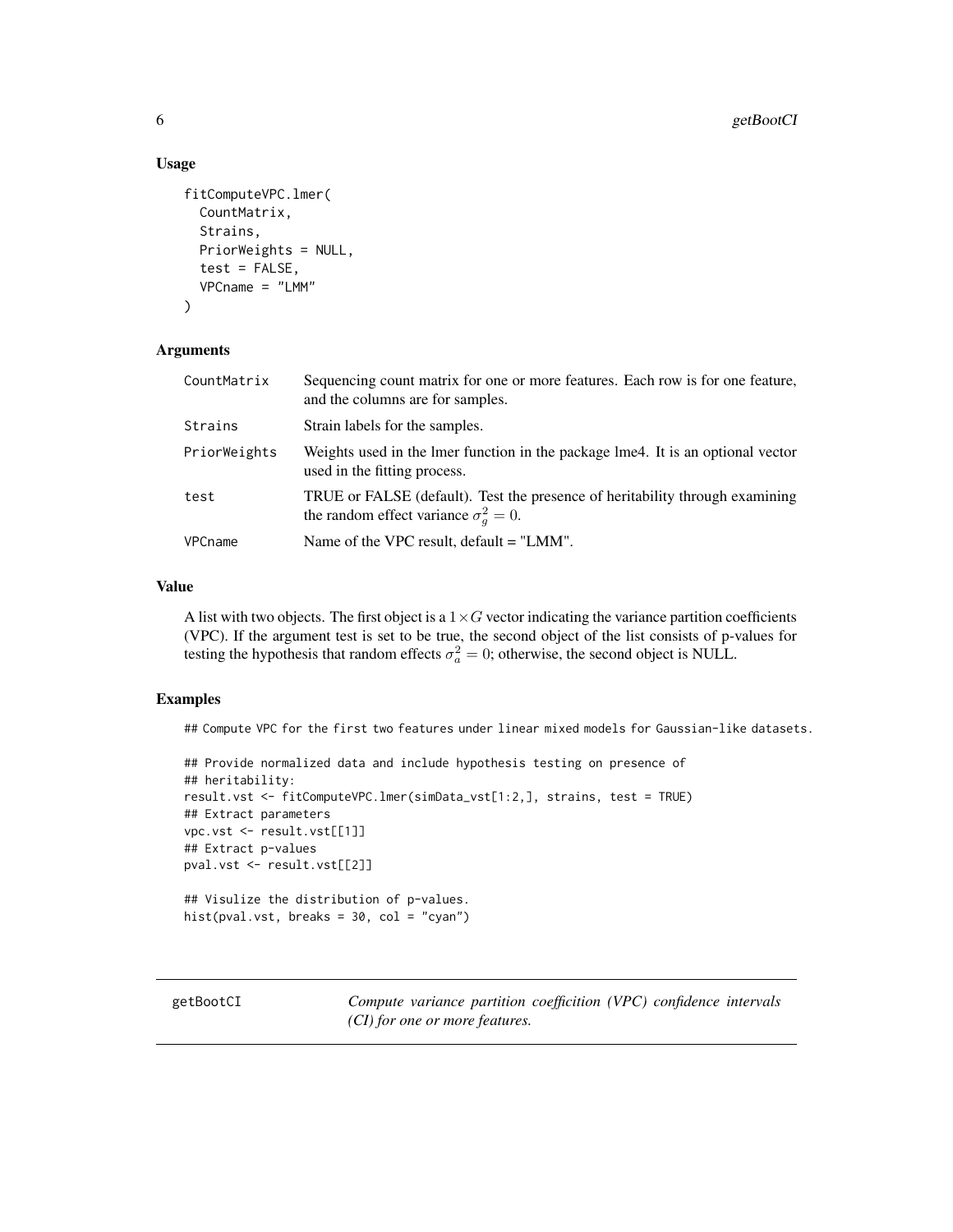## <span id="page-6-0"></span>getReadMatrix.CP 7

#### Description

Compute VPC CI based on parametric bootstrap for one or more features.

#### Usage

```
getBootCI(
  CountMatrix,
  Strains,
  which.features,
  num.boot,
  method = "NB-fit",alpha = 0.05,
  optimizer = "nlminb"
)
```
## Arguments

| CountMatrix | A $G \times N$ count matrix. G is the number of features; N is the total number of<br>samples.                                                                                               |
|-------------|----------------------------------------------------------------------------------------------------------------------------------------------------------------------------------------------|
| Strains     | $A \, 1 \times N$ vector of strain labels corresponding to each sample.                                                                                                                      |
|             | which, features A $1 \times k$ vector of select feature numbers for which CI is desired, $k \leq G$ .                                                                                        |
| num.boot    | Number of bootstraps.                                                                                                                                                                        |
| method      | Which method should be used, "CP-fit", "NB-fit" (default), or "VST". "VST"<br>method bootstraps data under negative binomial mixed models.                                                   |
| alpha       | A numerical value between 0 and 1, indicating the significance level of the CI.<br>The CI will be $100 * (1 - \alpha)$ percent CI. Default value is 0.05.                                    |
| optimizer   | A character string that determines which optimization routine is to be used. It<br>is only used for method = "CP-fit". Possible choices are "nlminb" (default),<br>"L-BFGS-B", and "bobyqa". |

## Value

A list of two objects. The first object is a  $k \times 2$  matrix containing the CI. The second object consists of a  $k \times$ num.boot matrix of all bootsrapped VPC values.

| getReadMatrix.CP | Simulate a read matrix from compound Poisson mixed effect models |
|------------------|------------------------------------------------------------------|
|                  | $(CPMM)$ .                                                       |

## Description

Simulate a (possibly unbalanced) read matrix from CPMM. For a compound Poisson (CP) random variable  $Y_{gsr}$  with mean  $\mu_{gs}$ , its variance can be expressed as  $\phi_g \mu_{gs}^{p_g}$ , for some  $1 < p_g < 2$ . Under the CPMM, with a log-link, the regression on the mean has the form:  $log(\mu_{gs}) = \alpha_g + b_{gs}, \ \ b_{gs} \sim N(0, \sigma_g^2).$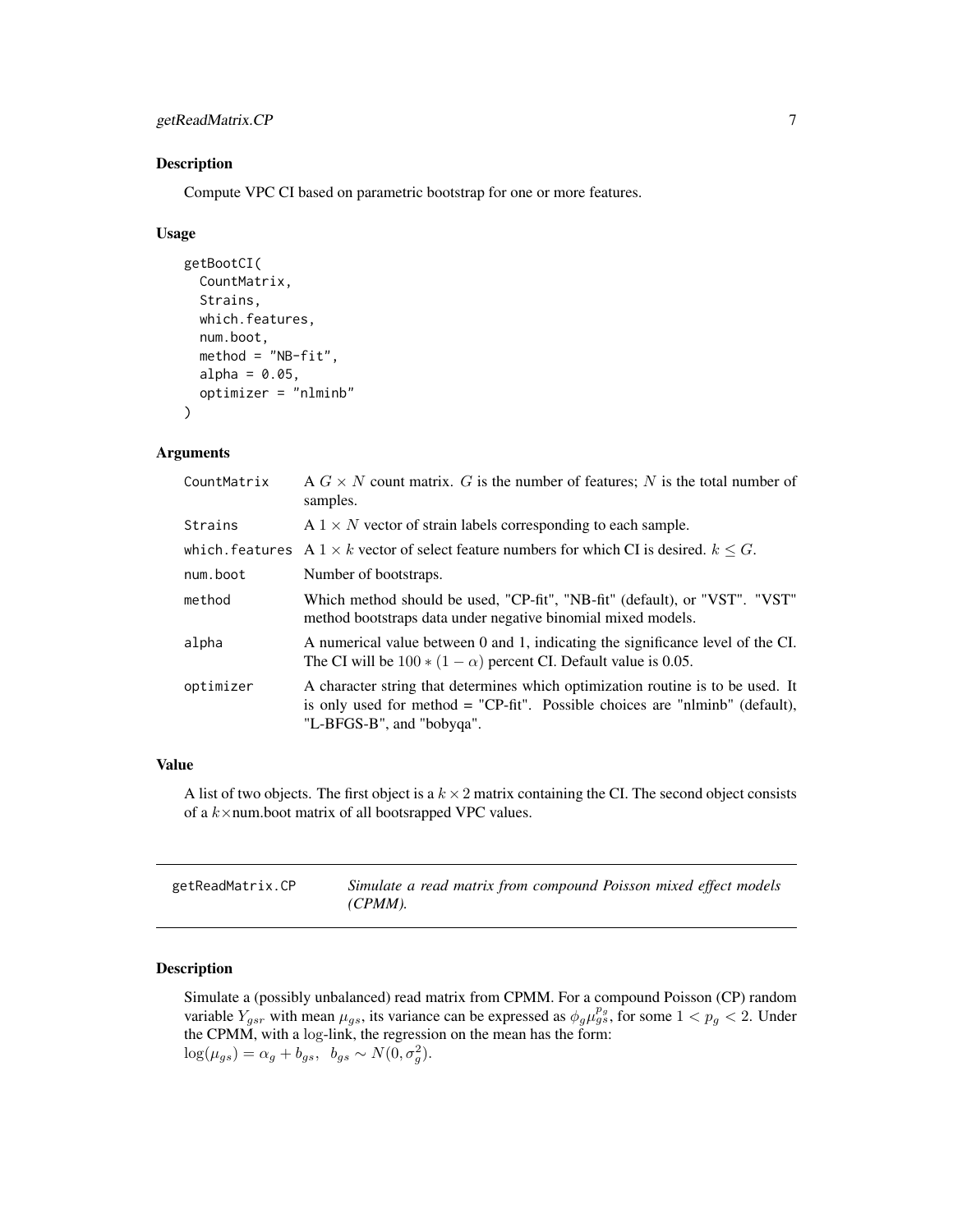## <span id="page-7-0"></span>Usage

```
getReadMatrix.CP(vec.num.rep, alphas, sigma2s, ps, phis)
```
#### Arguments

| vec.num.rep | A vector of replicate numbers for each strain.                                     |
|-------------|------------------------------------------------------------------------------------|
| alphas      | Intercept vector $\alpha_a$ 's, $1 \times$ num. features.                          |
| sigma2s     | Random effect variance vector $\sigma_a^2$ 's, $1 \times$ num. features.           |
| ps          | Tweedie parameter in CP models, $p_q$ 's, a $1 \times$ num. features vector.       |
| phis        | Dispersion parameter in CP models, $\phi_a$ 's, a $1 \times$ num. features vector. |

#### Value

A  $G \times N$  matrix with CP reads. N is the total number of samples; G is the number of features. Column names are sample names of the form "Ss\_r", where S stands for sample, s is the strain number, r is the replicate number within the strain. Row names are the feature names of the form "Gene g", where g is the feature index.

#### Examples

```
## Generate a sequencing dataset with 5 features and 6 strains.
## Assign parameter values.
rep.num \leq -c(3, 5, 2, 3, 4, 2)a0s \leq c(-1, 1, 2, 5, 10)sig2s <- c(10, 0.2, 0.1, 0.03, 0.01)
ps \leq rep(1.5, 5)phis <- c(1.5, 1, 0.5, 0.1, 0.1)
set.seed(1234)
## Generate reads:
cpData <- getReadMatrix.CP(rep.num, a0s, sig2s, ps, phis)
## Generate strain names:
str <- sapply(1:length(rep.num), function(x){
 str.x <- paste0("S", x)
 return(rep(str.x, rep.num[x]))
})
str <- do.call(c, str)
```
getReadMatrix.NB *Simulate a count matrix from negative binomial mixed effect models (NBMM).*

#### Description

Simulate a (possibly unbalanced) count matrix from NBMM. Under NBMM, an observed number of reads aligned to feature/gene g,  $Y_{gsr}$ , follows a negative binomial (NB) distribution with mean  $\mu_{gs}$  and variance  $\mu_{gs} + \phi_g \mu_{gs}^2$ , where  $\phi_g$  is the dispersion parameter, shared across strains. The generalized linear model uses a log-link:  $log(\mu_{gs}) = \alpha_g + b_{gs}, \ \ b_{gs} \sim N(0, \sigma_g^2).$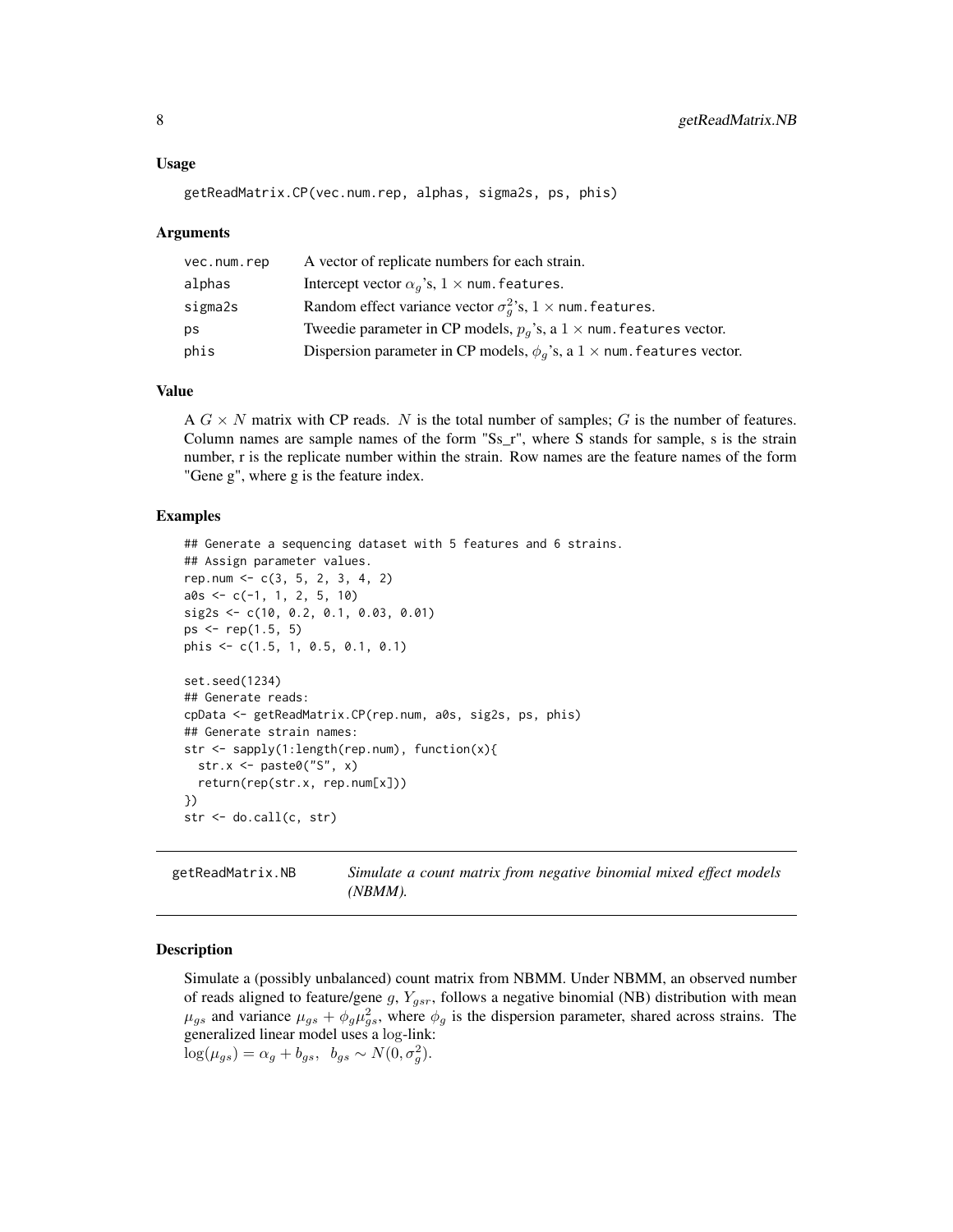#### <span id="page-8-0"></span>para\_cp 9

#### Usage

```
getReadMatrix.NB(vec.num.rep, alphas, sigma2s, phis)
```
#### Arguments

| vec.num.rep | A vector of replicate numbers for each strain.                                     |
|-------------|------------------------------------------------------------------------------------|
| alphas      | Intercept vector $\alpha_a$ 's, $1 \times$ num. features.                          |
| sigma2s     | Random effect variance vector $\sigma_a^2$ 's, $1 \times$ num. features.           |
| phis        | Dispersion parameter in NB models, $\phi_q$ 's, a $1 \times$ num. features vector. |

## Value

A  $G \times N$  matrix with NB reads. N is the total number of samples; G is the number of features. Column names are sample names of the form "Ss\_r", where S stands for sample, s is the strain number, r is the replicate number within the strain. Row names are the feature names of the form "Gene g", where g is the feature index.

#### Examples

```
## Generate a sequencing dataset with 5 features and 6 strains.
## Assign parameter values.
rep.num <- c(3, 5, 2, 3, 4, 2)
a0s \leq c(-1, 1, 2, 5, 10)sig2s <- c(10, 0.2, 0.1, 0.03, 0.01)
phis <- c(0.5, 1, 0.05, 0.01, 0.1)
set.seed(1234)
## Generate reads:
nbData <- getReadMatrix.NB(rep.num, a0s, sig2s, phis)
```
para\_cp *Parameter matrix obtained from simData by fitting CPMM.*

## Description

Parameter matrix obtained from simData by fitting CPMM.

#### Usage

para\_cp

## Format

An object of class matrix (inherits from array) with 100 rows and 4 columns.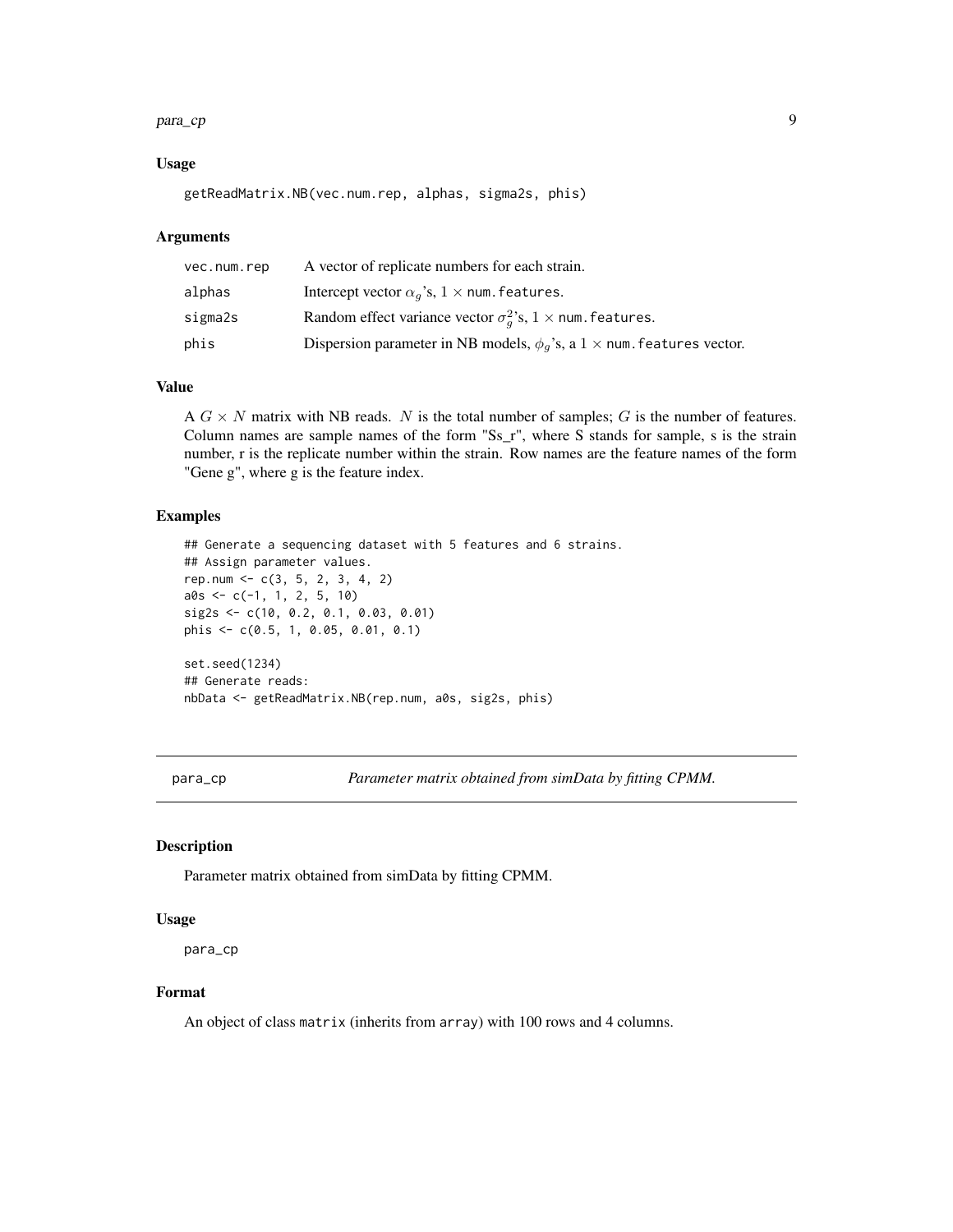<span id="page-9-0"></span>

Parameter matrix obtained from simData by fitting NBMM.

## Usage

para\_nb

## Format

An object of class matrix (inherits from array) with 100 rows and 3 columns.

simData *A simulated sequencing dataset.*

## Description

A matrix containing simulated counts for 100 features (rows) and 175 samples (columns)

## Usage

simData

## Format

A matrix with 100 rows and 175 columns

simData\_voom *Voom transformed version of simData.*

#### Description

Voom transformed version of simData.

#### Usage

simData\_voom

#### Format

An object of class matrix (inherits from array) with 881 rows and 175 columns.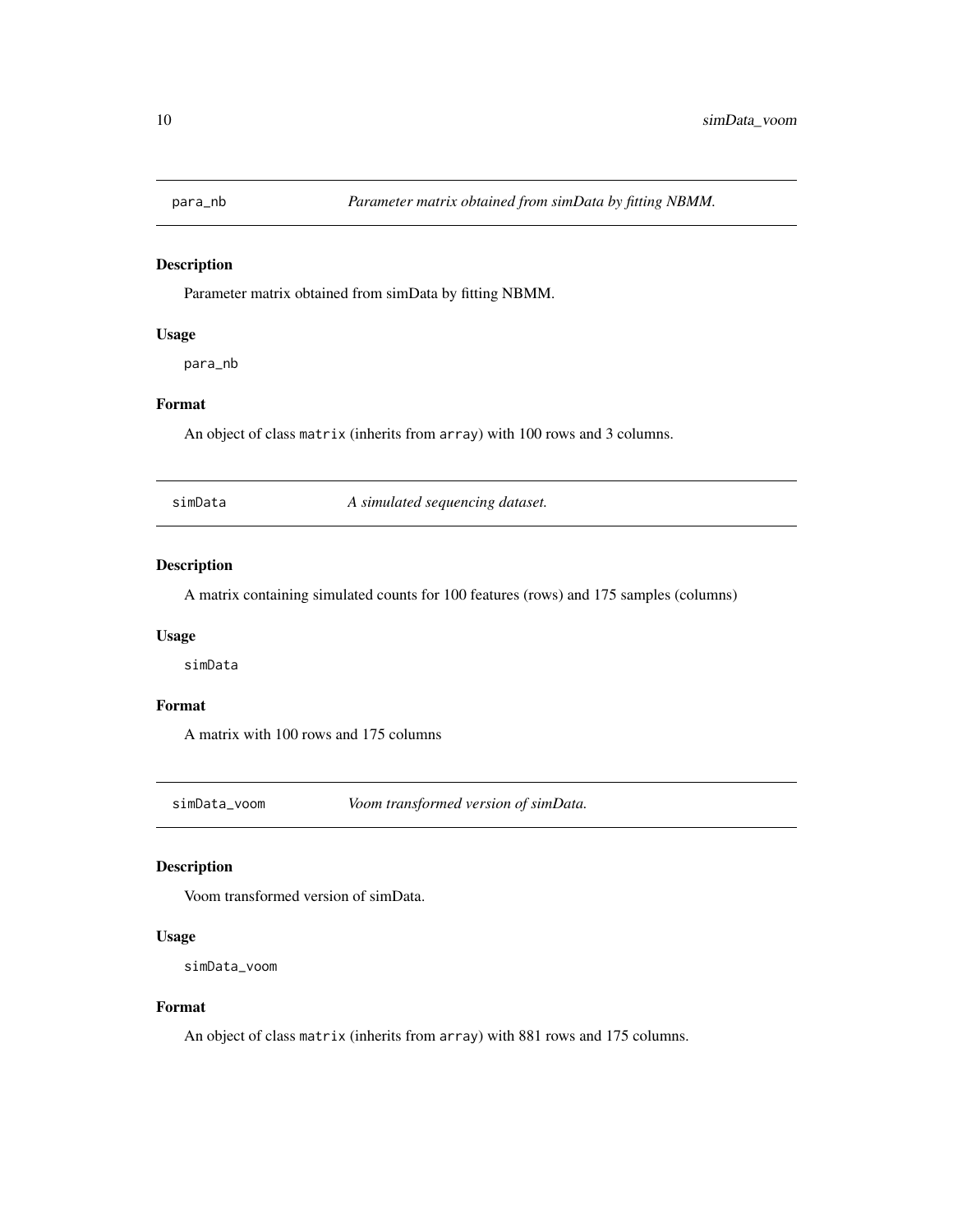<span id="page-10-0"></span>

Variance stabilize transformed version of simData.

#### Usage

simData\_vst

## Format

An object of class matrix (inherits from array) with 881 rows and 175 columns.

strains *List of strain names for the samples.*

## Description

List of strain names for the samples.

#### Usage

strains

## Format

An object of class character of length 175.

weights\_voom *Weights used in the voom transformation.*

#### Description

Weights used in the voom transformation.

## Usage

```
weights_voom
```
## Format

An object of class matrix (inherits from array) with 881 rows and 175 columns.